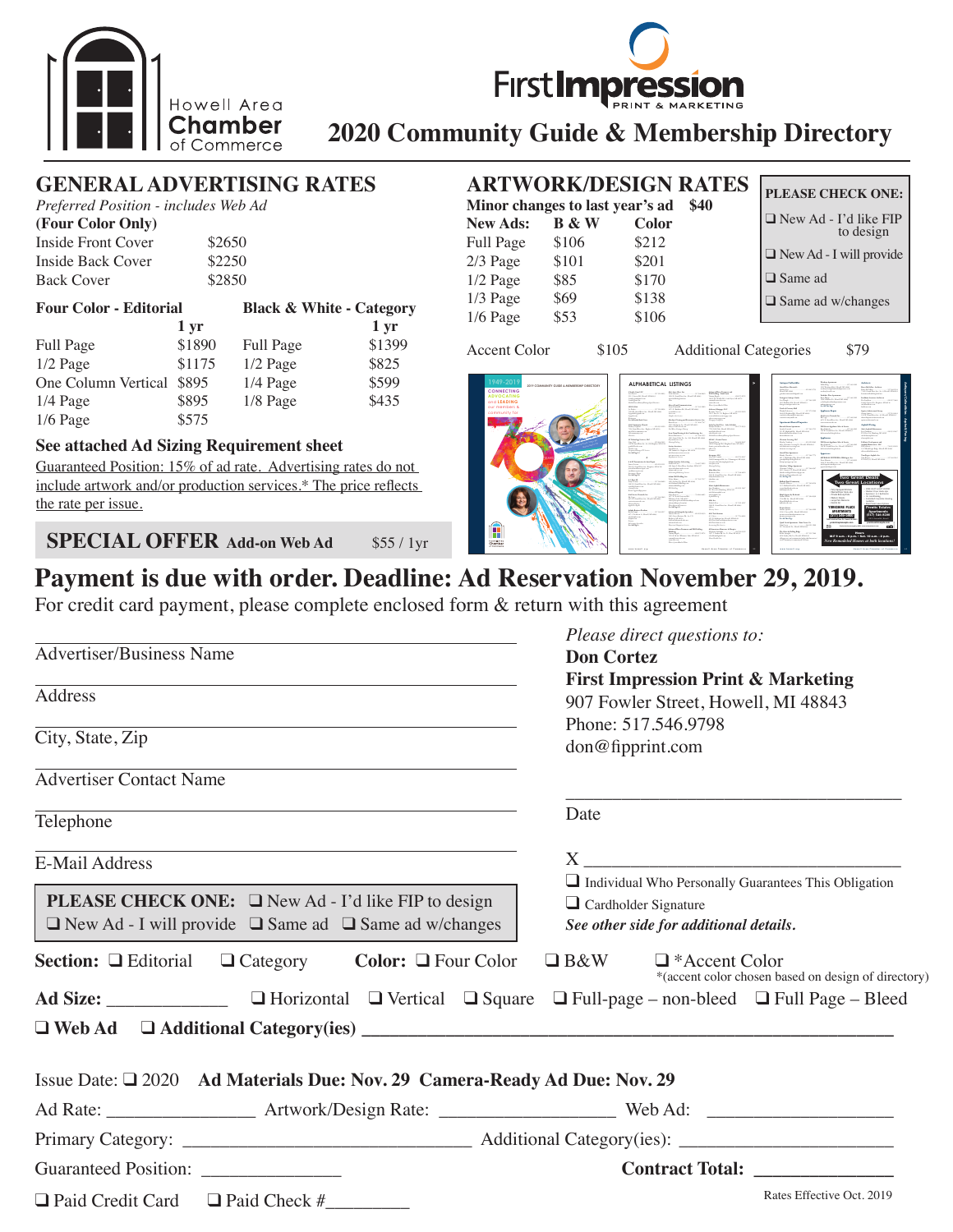- 1. The forwarding of an order is deemed to be an acceptance by advertiser and/or advertising agency of all the rates and conditions under which advertising is sold at the time of agreement.
- 2. The Howell Area Chamber of Commerce and First Impression Print and Marketing, heretofore known as publisher, has final approval on all advertising.
- 3. Claims for errors in advertising must be submitted in writing within seven (7) days of publication for first insertions only.
- 4. Publisher's liability for errors in, or omissions of, advertisements is limited to the amount of payment actually received for such advertisements.
- 5. The advertiser and/or advertising agency will be responsible for full insertion rate in the event materials are not received by Ad Materials Due Date.
- 6. The advertiser and/or advertising agency hereby assumes all responsibility and liability, and hereby indemnifies and agrees to defend publisher for any and all claims, damages and losses arising from or in connection with the printed ad.
- 7. Advertiser and advertising agency are jointly and severally liable for payment of all insertions.
- 8. Positioning of advertising is at the discretion of the publisher, except where a request for a specific preferred position is agreed to in writing in advance by the advertiser.
- 9. Orders containing incorrect rates will be inserted and charged to correct rate.
- 10. Publisher is not liable for delays in delivery and/or non-delivery in the event of an Act of God; an action by any governmental or quasi-governmental entity; a fire, a flood; an insurrection; a riot; an explosion; an embargo; a strike, whether legal or illegal; a labor or material shortage, transportation; interruption of any kind; work slowdown; or any condition beyond the control of the publisher affecting production or delivery in any manner.
- 11. An order holds a rate for the space and issues it specifies.
- 12. All advertisements are accepted and published by the publisher on the representation that the advertiser and/or advertising agency are properly authorized to publish the entire contents and subject matter thereof. When advertisements containing the names, pictures and/or testimonials of living persons are submitted for publication, the order or request for the publication thereof shall be deemed to be representation by the advertiser and/or advertising agency they have obtained the written consent of the use in the advertisement of the name, picture and/or testimonial of any living person which is contained therein. It is understood that the advertiser and/or advertising agency shall indemnify and save the publisher harmless from and against any loss, expense or other liability resulting from any claims or suits for libel, violation of rights of privacy, plagiarism, copyright infringement and any other claims or suits that may arise out of the publication of such advertisement. All copy, text and illustrations are subject to the publisher's approval before execution of the order; and the publisher shall have the right in its sole discretion to reject or exclude copy which is unethical, misleading, questionable in character, in bad taste, detrimental to public health or interest, otherwise inappropriate or incompatible with the character of the publication, or that does not meet with the approval of the Federal Trade Commission; whether or not the same has already been accepted and/or published. In case of such cancellation or rejection by the publisher, the advertising already run shall be paid for or billed at the rate provided for in the order.
- 13. When change of copy is not received by the Ad Materials Due Date, copy run in previous issues will be inserted.
- 14. The word "advertisement" will be placed with copy which, in the publisher's sole discretion, might be confused with editorial matter. In addition, publisher reserves the right to insert word "advertisement" above or below any copy.
- 15. All advertisements ordered, set and not used will incur charges for composition.
- 16. The publisher reserves the right to make an additional charge for advertisements containing difficult composition.
- 17. The publisher assumes no liability if for any reason it becomes necessary to omit an advertisement.
- 18. The publisher assumes no liability for errors in index to advertisers.
- 19. Advertiser/Advertising agency hereby agrees to pay all invoices in US dollars, net ten (10) days from invoice date unless otherwise indicated on agreement. All fees must be paid before publication.
- 20. Publisher retains a security interest in advertising materials used in publication until such time as advertiser and/or advertising agency remits payment for all advertising and composition fees.
- 21. \$35.00 will be charged for each occasion that any check is dishonored by bank. Returned checks must be replaced with certified/cashiers/wire transferred funds within 48 hours of notification. Publisher reserves the right to withhold advertising pending receipt of replacement funds.
- 22. This agreement represents the whole agreement between publisher and advertiser and/or advertising agency. No conditions, printed or otherwise, appearing on the contract order or copy instruction, which conflict with the publisher's policies, will be binding on the publisher.
- 23. All advertisers will be presumed to have read and understood this rate and agreed to its conditions without any further contracts.
- 24. Ads not submitted by deadline date will have an existing ad inserted.

#### **ADVERTISING AGREEMENT**

*The below named agrees to advertise in The Howell Area Chamber of Commerce Community Guide & Membership Directory. I, the below signed, am a duly authorized representative of the advertiser and personally guarantee this agreement to its terms. It is agreed that the chamber may not raise the advertising rates and the advertiser may not cancel this agreement during the contract period. If advertiser cancels this agreement after the first year of the contract period and the contract runs for two years, the advertiser will be billed 50% of the second year ad cost, due at the time of cancellation. Cancellations by the advertiser must be received in writing. See other side for additional details.*